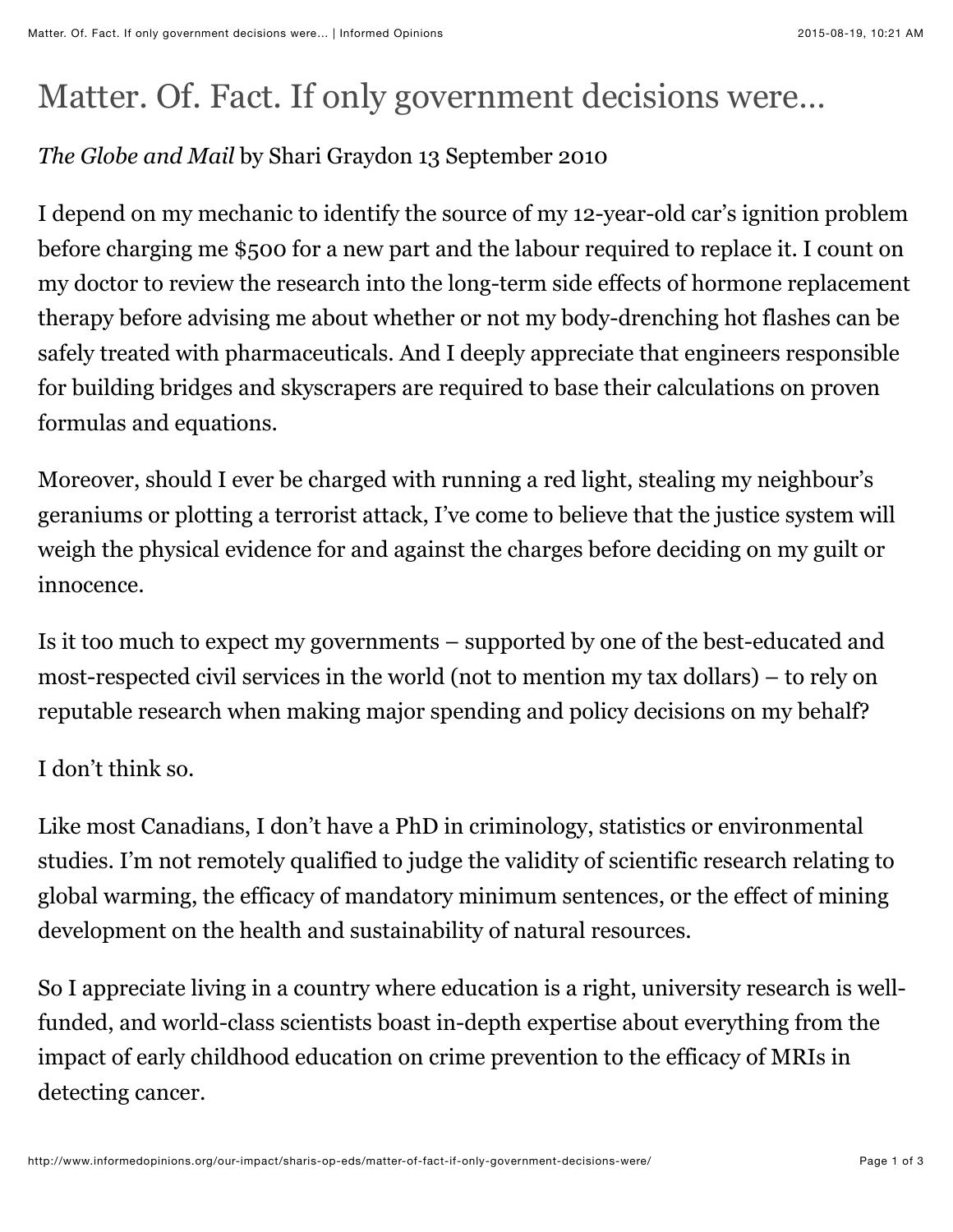But right now I'm wondering: What's the point of funding such research and supporting institutes of higher learning if the knowledge they produce is repeatedly disregarded?

I understand that studies are sometimes contradictory, that methodology must be rigorous, that statistics can lie. But I also understand the value of disinterested investigation, the power of aggregated research, and the benefits of multi-disciplinary approaches to assessing problems.

And on balance, I have to say it's been a tough year for Canadians who prefer facts over dogma, and defensible public policy over base-appeasing partisan politics. Reading the daily paper or watching the nightly news recently makes me feel like I've entered a parallel universe – one where it's acceptable practice for responsible adults to cover their ears and shout "I can't hear you!" in order to avoid being confronted by information that doesn't appeal to them.

Take the get-tough-on-crime legislation – please. A doubling of expenditures on prisons – almost \$2-billion over five years – to incarcerate more people at a time when crime rates are falling and the U.S. experiment reveals the practice to be demonstrably ineffective. Follow that with the unwillingness to recognize, let alone attempt to address, the undeniable and potentially significant impacts of climate change (regardless of what's causing them). Add in the complete dismissal of widespread and considered criticism of the economic and social costs of scrapping the long-form census.

Then top it all off with last week's double-barrelled revelations: In blatant contradiction of the government's frequent insistence that the long-gun registry is a pox on rural Canada, the research-supported news that the registry actually aids police and saves lives in rural areas. Secondly, the independent analysis of the pollutants in Alberta's Athabasca River fingering oil sands development as a significant factor.

The flat earth theory was discredited quite a few centuries ago and "evidence-based practice" is all over the Internet, so it's not like the tradition is a little-known secret. So what would it take for Canadians to insist that the decisions being made about our